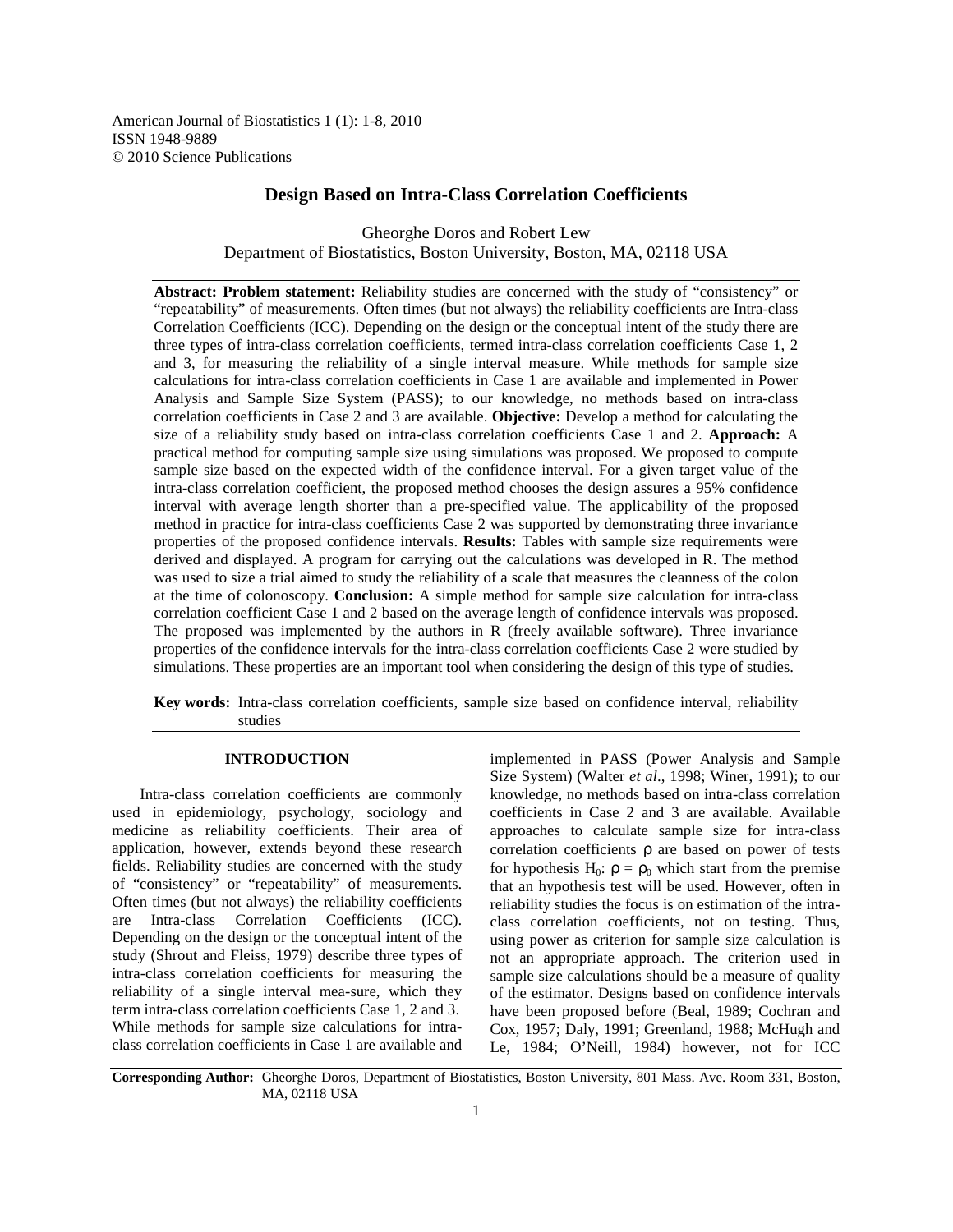coefficients case 2 and 3. In this study we propose a method for calculating the size of a study based on confidence intervals of intra-class correlation coefficients. We apply our method to intra-class correlation coefficients in case 1 and 2.

**Intra-class correlation coefficients:** A generic definition of an intra-class correlation coefficient ρ is:

'True Variance' 'Observed Variance'

Where:

| 'True Variance'           |                              | $=$ The variability between the |                     |  |
|---------------------------|------------------------------|---------------------------------|---------------------|--|
|                           | targets                      |                                 |                     |  |
| 'Observed Variance' = The |                              |                                 | total variance-true |  |
|                           | variance plus other variance |                                 |                     |  |

 In many cases, but not always, intra-class correlation coefficients are reliability coefficients. Depending on the design or the conceptual intent of the study (Shrout and Fleiss, 1979) describe three classes of intra-class correlation coefficients to measure reliability, which they term Case 1, 2 and 3. In each case n randomly chosen targets are rated by k raters, with the distinction that for Case 1-each target is rated by different raters, for Case 2-the same raters rate each target and for Case 3-all possible raters rate each target. For each of the three cases above, Shrout and Fleiss (1979) further distinguish two cases: First in which the aim is to estimate the reliability of a single rating and the second in which the aim is to estimate the reliability of the average several ratings, thus resulting in a total of six ICC's. The above mentioned authors coined the notation ICC(l,m) for these coefficients, where m is number of repeated measurements from the same rater on same target and  $l = 1, 2, 3$  is the case. In this study we will only refer to  $ICC(1,1)$  and  $ICC(2,1)$ . For a different categorization of various ICCs also (McGraw and Wong, 1996).

Variances entering the definition of  $ICC(1,1)$  and  $ICC(2,1)$  are estimated with a one-way and two-way random effects ANOVA, respectively. For Case 1 it is assumed that the j<sup>th</sup> observation  $y_{ij}$  for target i (i = 1,  $2,..., n; j = 1, 2,..., k$ ) satisfies:

$$
y_{ij} = \mu + t_i + \epsilon_{ij} \tag{1}
$$

where,  $\mu$  is the population mean of the measurements; the random target effects  $t_i$  and the measurement errors  $\epsilon_{ii}$  are independent, normally distributed random variables with mean 0 and variance  $\sigma_T^2$  and  $\sigma_{\text{w}}^2$ , respectively. We assume the targets are randomly sampled from some population of interest. For Case 2 it

is assumed that the j<sup>th</sup> observation  $y_{ii}$  for target i (i = 1,  $2,..., n; j = 1, 2,..., k$ ) satisfies:

$$
y_{ij} = \mu + t_i + r_j + \epsilon_{ij} \tag{2}
$$

where,  $\mu$  is the population mean of the measurements; the random target effects  $t_i$ , the random rater effects  $r_i$ and the measurement errors  $\epsilon_{ij}$  are independent normally distributed random variables with mean 0 and variance  $\sigma_{\text{T}}^2$ ,  $\sigma_{\text{J}}^2$  and  $\sigma_{\text{E}}^2$ , respectively. We assume the targets and raters are randomly sampled from some populations of interest. The Analysis Of Variance (ANOVA) tables for the models in Eq. 1 and 2 are summarized in Table 1.

 Following the notation in (Shrout and Fleiss, 1979), several key results on the estimation of  $\text{ICC}(1,1)$ and ICC(2,1) are summarized next.

**ICC(1,1) coefficient:** Coefficient. The interclass correlation coefficient  $ICC(1,1)$  is defined as:

$$
\rho = \frac{\sigma_{\rm T}^2}{\sigma_{\rm T}^2 + \sigma_{\rm w}^2} \tag{3}
$$

 As a measure of inter-rater reliability, the intraclass correlation above is the proportion of total variance in observed scores accounted for by the subject-to-subject variability in the true, unobserved scores. A consistent (biased) estimate of this coefficient is (Shrout and Fleiss, 1979):

$$
\hat{\rho} = \frac{(BMS - WMS) / k}{(BMS - WMS) / k + WMS}
$$

**Confidence interval:** A 100(1-ff)% confidence interval for this parameter is presented by Fleiss and Shrout (1978) and can be expressed as:

$$
CI(\alpha) = \{L(\alpha) < \rho < U(\alpha)\}
$$

with the lower bound:

$$
L(\alpha) = \frac{\rho_0 / q_F(1 - \alpha / 2, n - 1, n(k - 1)) - 1}{\rho_0 / q_F(1 - \alpha / 2, n - 1, n(k - 1)) + k - 1}
$$

| Table 1: ANOVA table for case 1 and 2 |  |
|---------------------------------------|--|
|---------------------------------------|--|

|                       |              |                  | <b>Expected MS</b>         |                                                    |
|-----------------------|--------------|------------------|----------------------------|----------------------------------------------------|
| Source of             |              |                  | Case 1<br>One-way          | Case 2<br>Two-way                                  |
| variation             | DF           | <b>MS</b>        | random effects             | random effects                                     |
| Between targets       | n-1          |                  | BMS $k\sigma^2 + \sigma^2$ | $k\sigma_{\rm T}^2 + \sigma_{\rm E}^2$             |
| Within targets        | $n(k-1)$     | WMS $\sigma_w^2$ |                            |                                                    |
| <b>Between</b> raters | $k-1$        | JMS              |                            | $n\sigma^2$ <sub>I</sub> + $\sigma^2$ <sub>E</sub> |
| Residual              | $(n-1)(k-1)$ | <b>EMS</b>       |                            | $\sigma^2$ <sub>E</sub>                            |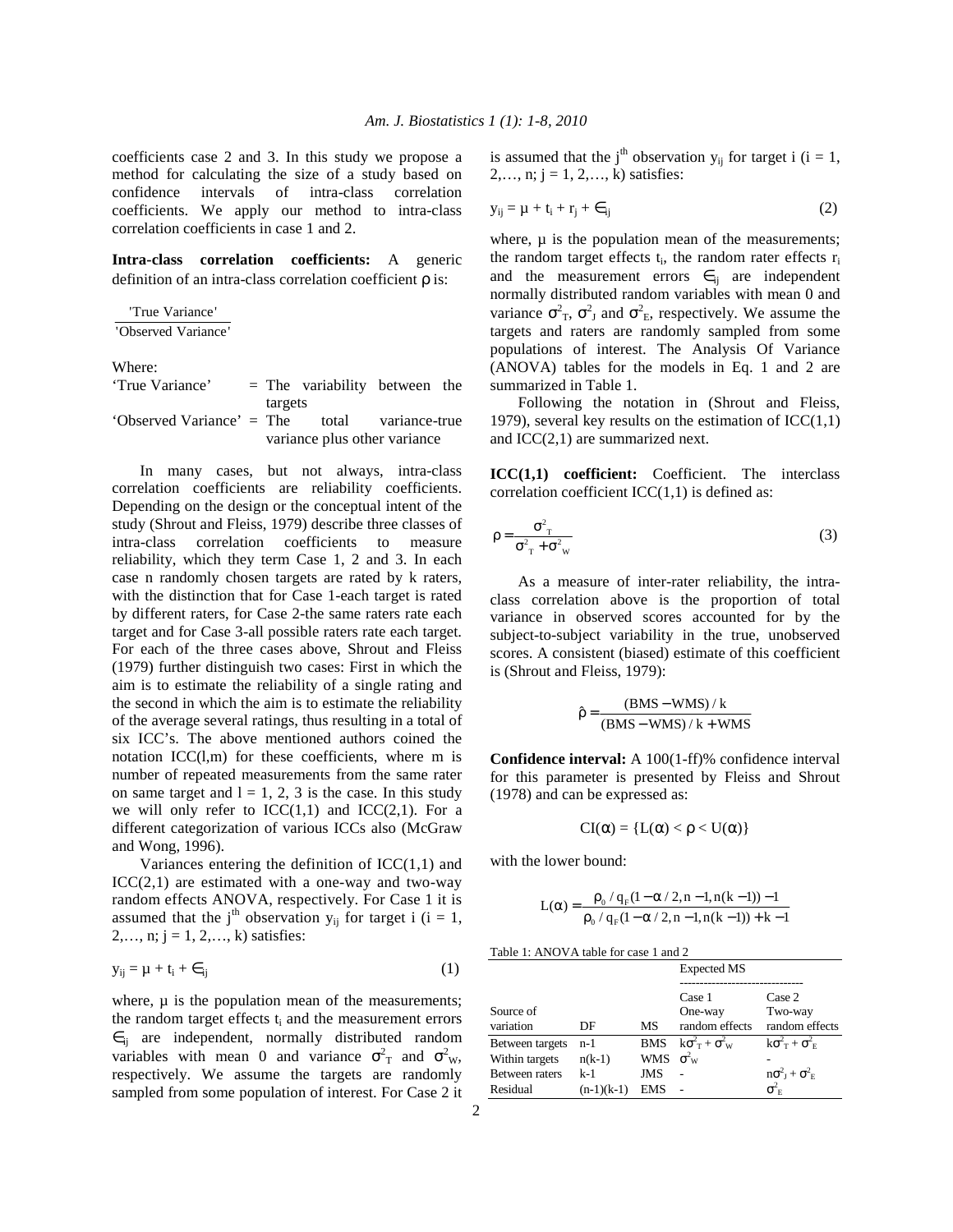and the upper bound:

$$
U(\alpha) = \frac{\rho_0 / q_F (1 - \alpha / 2, n - 1, n(k - 1)) - 1}{\rho_0 / q_F (1 - \alpha / 2, n - 1, n(k - 1)) + k - 1}
$$

Where:

 $\rho_0 = BMS/WMS$ 

 $q_F = (1-\alpha, 1, m)$  is the 100(1- $\alpha$ )% percentile of an F distribution with l and m degrees of freedom

 A study of various confidence intervals for ICC(1,1) is presented in Donner and Wells (1986).

### **ICC(2,1) coefficient:**

**Coefficient:** The intra-class correlation coefficient  $ICC(2,1)$  is defined as:

$$
\rho = \frac{\sigma_{\rm T}^2}{\sigma_{\rm T}^2 + \sigma_{\rm J}^2 + \sigma_{\rm E}^2}
$$
 (4)

 As a measure of inter-rater reliability, the intraclass correlation above is the proportion of total variance in observed scores accounted for by the subject-to-subject variability in the true, unobserved scores. A consistent (biased) estimate of this coefficient is (Shrout and Fleiss, 1979):

$$
\hat{\rho} = \frac{(BMS - EMS)/k}{(BMS - EMS)/k + (JMS - EMS)/n + EMS}
$$

**Confidence interval:** Constructing a confidence interval for this parameter is more difficult because it is a function of three independent quantities. An approximate  $100(1-\alpha)$ % confidence interval for this parameter is provided by Fleiss and Shrout12 and it has complicated form. We first set-up some notation. Let  $q_F$  $(1-\alpha, 1, m)$  be the  $100(1-\alpha)\%$  percentile of an F distribution with l and m degrees of freedom, let:

$$
\rho_0 = JMS/EMS
$$

and let:

$$
\delta = \frac{(k-1)(n-1)[\hat{\rho}\rho_0 + n(1 + (k-1)\hat{\rho}) - k\hat{\rho}]^2}{(n-1)k^2\hat{\rho}^2\rho_0^2 + [n(1 + (k-1)\hat{\rho}) - k\hat{\rho}]^2}
$$

 With this notation, the confidence interval can be expressed as:

$$
CI(\alpha) = \{L(\alpha) < \rho < U(\alpha)\}
$$

Where:

$$
L(\alpha) = \frac{n[BMS - q_F(1 - \alpha / 2, n - 1, \delta) EMS]}{q_F(1 - \alpha / 2, n - 1, \delta) \left[\kappa JMS + \frac{(kn + k - n) EMS}{(kn + k - n) EMS}\right] + nBMS}
$$
(5)

and

$$
U(\alpha) = \frac{n[q_F(1 - \alpha/2, \delta, n-1)BMS - EMS]}{kJMS + (kn + k - n)EMS + nq_F \left(\frac{1 - \alpha/2}{\delta, n - 1}\right)BMS}
$$
(6)

 The confidence intervals proposed in (Cappelleri and Ting, 2003)<sup>1</sup> improve slightly on coverage over the intervals proposed by Fleiss and Shrout (1978), however, the improvement is not great and we will not be using them here. An approach to inference for ICC(2,1) based on a generalized variable model have been proposed by Tian and Cappelleri (2004).

**Sample size calculations based on ICC(2,1):** In reliability studies, the main aim is not testing but accurate estimation. For this reason sample size calculations should focus on precision rather than power (Beal, 1989; Daly, 1991; Greenland, 1988). Design based on confidence intervals have been proposed before in (Beal, 1989; Cochran and Cox, 1957; Daly, 1991; Greenland, 1988; McHugh and Le, 1984; O'Neill, 1984)<sup> $]$ </sup> but not for ICC(2,1) coefficients.

**Confidence intervals and sample size:** Designing a study is an involved process. Sample size justification is part of the design. The traditional approach to sample size calculations is based on power. This approach starts from the premise that a test of hypothesis will be used. Hypothesis testing and confidence intervals are closely related. For instance, when a  $100(1-\alpha)\%$ confidence interval is constructed, all values in the interval are considered plausible values for the parameter being estimated. Values outside the interval are rejected as relatively implausible. If the value of the parameter specified by the null hypothesis is contained in the  $100(1-\alpha)$ % interval, then the null hypothesis cannot be rejected at the  $100\alpha\%$  level. If the value specified by the null hypothesis is not in the interval, then the null hypothesis can be rejected at the 100% level. Over the past decades many editorial boards have recommended that in the analysis of data, confidence intervals be used rather than hypothesis tests whenever confidence intervals are warranted. In spite of this shift in the presentation of the data many studies continue to use power or minimal detectable difference as the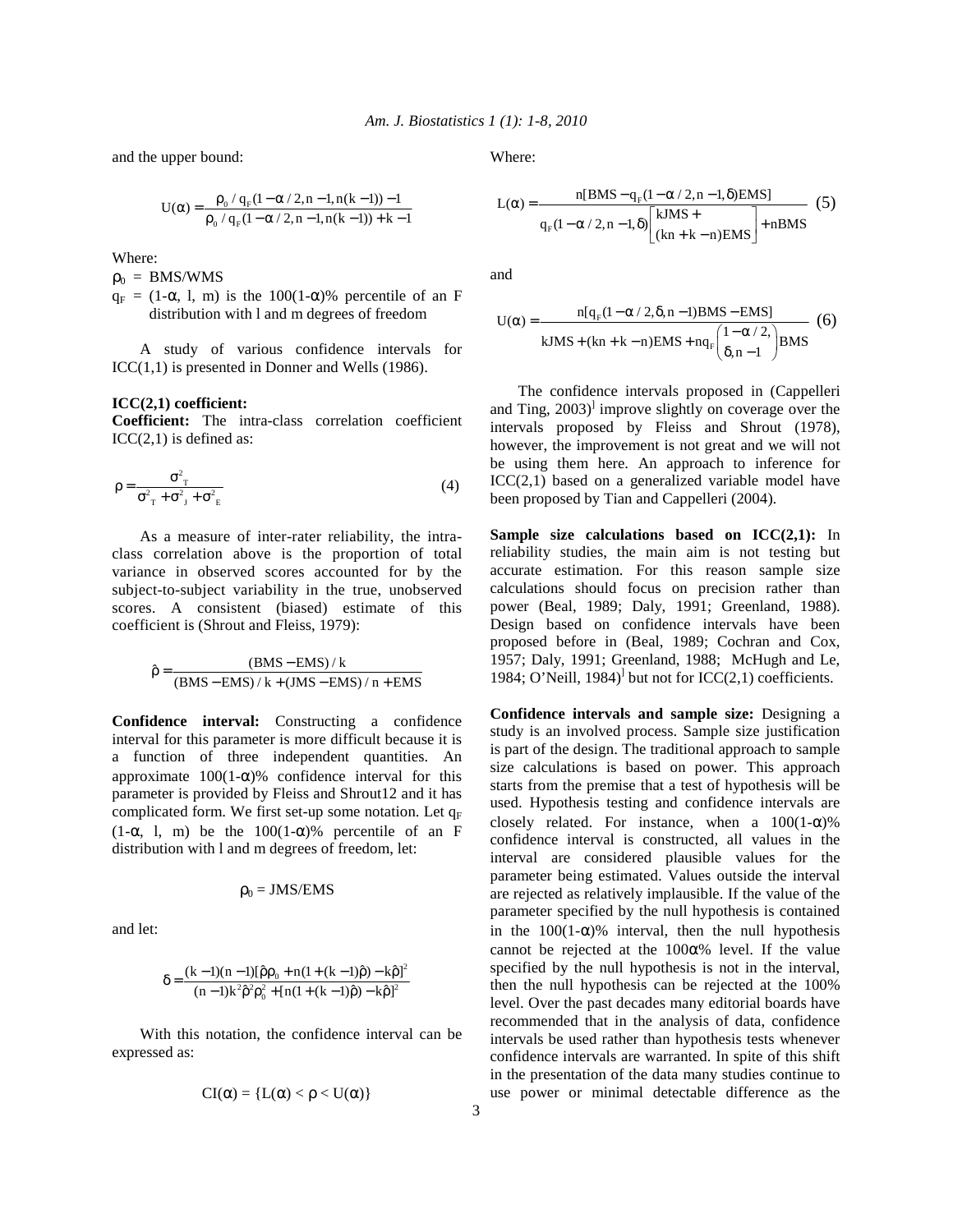criteria for sample size calculations. Estimates of sample size based on confidence interval can be quite different from the estimates based on power depending on the criteria used for sample size calculation (Greenland, 1988). Different criteria for sample size calculation based on confidence intervals have been proposed. For example, Cochran and Cox (1957), McHugh and Le (1984) and O'Neill (1984) propose using expected width of confidence interval, while Beal (1989), Daly (1991) and Greenland (1988) propose different concepts of 'power' for confidence interval in calculating sample size. Beal (1989) proposes the use of the conditional probability that the half length of a confidence interval is smaller that a preset value given that the interval includes the true value be used as a criteria for sample size calculations. Greenland (1988) introduces the concept of 'discriminatory power' for calculating sample size based on confidence interval and Daly (1991) proposes to translate the standard methods for calculating sample size based on power into the confidence interval framework. Kupper and Hafner (1989) for an evaluation of the performance of sample size calculations based on confidence intervals. Finally, many authors agree that when the main aim of the study is estimation the average length of the confidence interval can be used as an criterion for sample size calculations (Beal, 1989; Daly, 1991; Greenland, 1988; Maxwell and Kelley, 2007).

# **MATERIALS AND METHODS**

 We will concentrate on sample size calculations based on ICC(2,1). The method proposed by Walter *et al*. (1998) applies only for the designs where the intra-class correlation coefficient is derived from a one-way ANOVA, hence not for a design based on  $\text{ICC}(2,1)$ . The authors state "A treatment of sample size calculation in the two-way ANOVA cases, taking rater effects explicitly into account seems needed,...". Kraemer (1976) considers reliability in a two-way ANOVA framework, however the definition for the intra-class correlation coefficient is different from the traditional definition; in her definition the rater variability is excluded.

 We propose to compute sample size based on the expected width of the confidence interval. The proposed method can be briefly outlined as follows: For a given target value of ρ design a study (choose n and k) that will assure a 95% confidence interval with average length shorter than a pre-specified value ∆. This method is readily applicable for  $ICC(1,1)$  where the only parameter needed is the target ρ; however, for  $\text{ICC}(2,1)$  besides the target  $\rho$  we would also need guess-estimates for two of the three variance components. Assuming that extra information (estimates) can be elicited, we can use Monte Carlo simulations to simulate from the distribution of the 'approximate' confidence bounds presented in Eq. 5 and 6 and calculate the appropriate sample size using the following steps:

- Simulate data  $y_{i,j}$  according to the model in Eq. 2 and calculate BMS, JMS and EMS
- calculate the expected length of the confidence intervals for a variety of n and k values
- Choose the design  $(n \text{ and } k)$  which results in a confidence interval with expected length smaller than a value ∆

 The method as outlined above is rarely practical. The amount of information needed is rarely available. Moreover, even if all the information were available it is not clear that the proposed method has any desirable properties: for example, the property that the length of confidence interval decreases with the increasing amount of information (i.e., n and k).

### **RESULTS**

 Next, several properties of the confidence interval of  $ICC(2,1)$  are investigated. Armed with these properties, a new method is proposed. More precisely, through a simulation study we examine whether a scaling invariance property holds for the approximate confidence interval and whether the expected length of the confidence interval decreases with the increase of either n or k or ρ. Also, we examine the dependence of the average length of the confidence interval on the ratio  $r_{T,E}(\sigma^2{}_T/\sigma^2{}_E)$ .

**Properties of confidence intervals for ICC(2,1):**  Properties of the confidence interval for the  $ICC(2,1)$ are examined through an extensive simulation study. We considered scenarios in which 2≤k≤10, k≤n≤30,  $\rho \geq 0.6$  and  $\rho/(1-\rho) \leq r_{\text{TE}} \leq 40$ . Note that, for a given  $\rho$ , the ratio  $r_{T,E}$  is lower bounded by  $\rho/(1-\rho)$  because  $0 < \sigma^2_T/\sigma_E^2 = (1/\rho - 1)r_{T,E} - 1$ . For each combination of n, k,  $\rho$  and  $r_{\text{TE}}$ , in order to calculate the expected length of the approximate confidence interval proposed by Fleiss and Shrout (1978), we first simulate data  $y_{i,j}$  according to the model in Eq. 2, then calculate BMS, JMS and EMS, then calculate the approximate bounds according to the formulas in Eq. 5 and 6 and then average over the simulation results. For each scenario we use 1,000 simulations. The simulations are run using the R package (The R Development Core Team, 2005).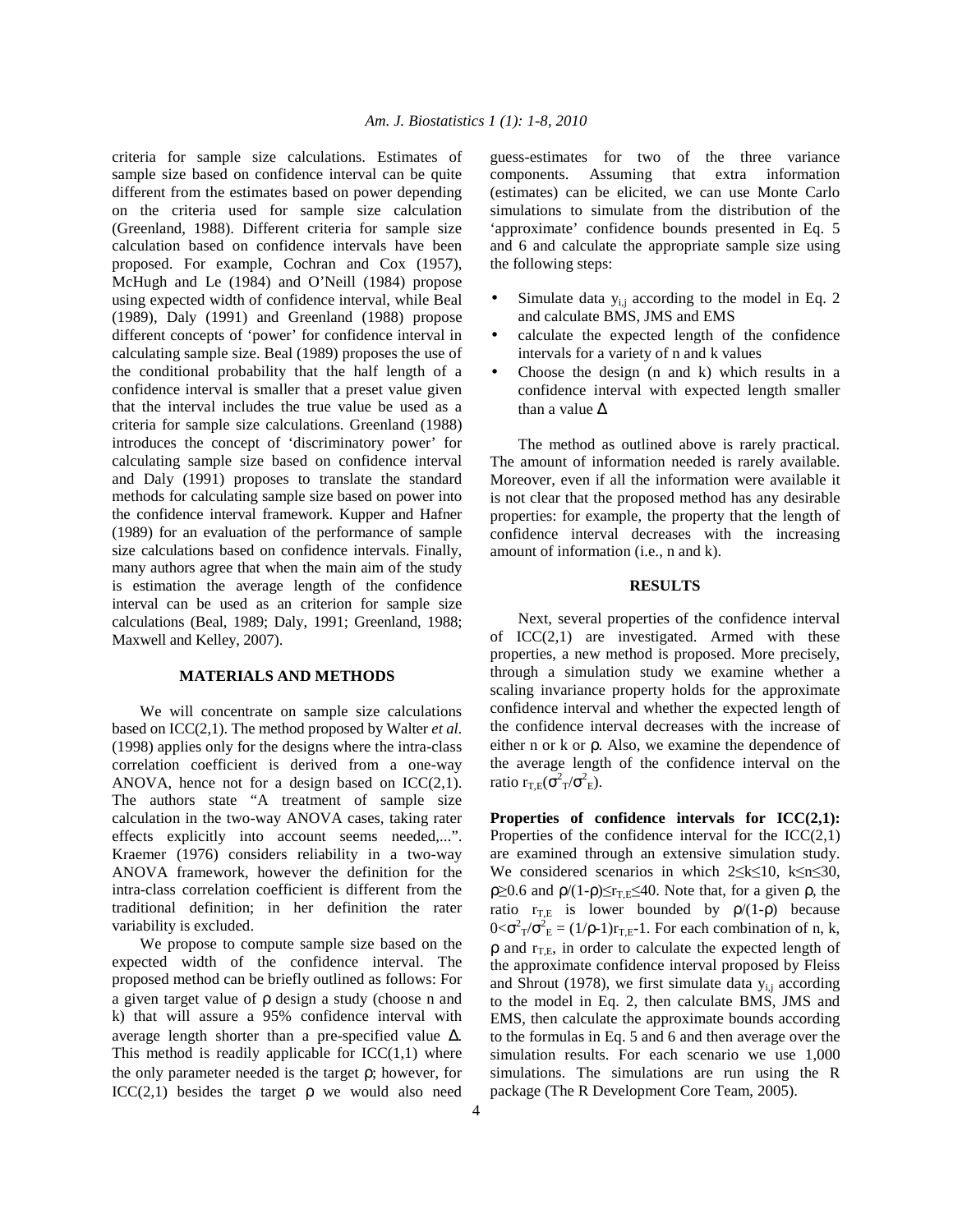

Fig. 1: Scale invariance (n = 30, k = 4,  $r_{T,E}$  = 4,  $r_{J,E}$  = 3)

**Scaling property:** The formula in Eq. 4 defining  $ICC(2,1)$  can be written as:

$$
\rho=\frac{\sigma^2_{_T}\,/\,\sigma^2_{_E}}{\sigma^2_{_T}\,/\,\sigma^2_{_E}+\sigma^2_{_J}\,/\,\sigma^2_{_E}+1}
$$

that is, this coefficient depends on  $\sigma_{\rm T}^2$ ,  $\sigma_{\rm J}^2$  and  $\sigma_{\rm E}^2$  only through the ratios  $r_{T,E}$  and  $r_{J,E} (= \sigma^2{}_T / \sigma^2{}_E)$ . The question is whether the expected confidence interval inherit the above scaling property, that is, will different triplets  $\sigma_{\text{T}}^2$ ,  $\sigma_{\text{J}}^2$  and  $\sigma_{\text{E}}^2$  with the same ratios ( $r_{\text{T,E}}$  and  $r_{\text{J,E}}$ ) result in the same expected confidence intervals? Figure 1 shows the results for  $n = 30$ ,  $k = 4$ ,  $r_{T,E} = 4$  and  $r_{J,E} = 3$ . Similar results were found in all other scenarios we considered. Simulations support this scaling property for the confidence intervals. In other words, the average confidence interval depends on  $\sigma^2$ <sub>T</sub>,  $\sigma^2$ <sub>J</sub> and  $\sigma^2$ <sub>E</sub> only through the ratios  $r_{T,E}$  and  $r_{J,E}$ .

**Dependence on**  $r_{TE}$ **: Turning now to the dependence** of the average confidence interval on  $r_{\text{TE}}$ , for given n, k and  $\rho$ , simulations will be run for a set of  $r_{TE}$  values. Figure 2 shows the average length of confidence intervals as a function of  $r_{TE}$  for  $n = 20$  and  $k = 7$ . Similar results were found in all other scenarios we considered. The conclusion is that the average length increases with the variance ratio  $r_{\text{TE}}$ , however the increase is not big and it plateaus.

**Monotonicity:** The next task is to assess if the average length of the confidence interval decreases with the increase of either the number targets n, or the number of raters k or the magnitude of the coefficient ρ. Figure 3 shows the average length of confidence interval for  $n = 10$ ; 20 and 30,  $k = 4$ ; 7 and 10 and  $p = 0.7$ ; 0:75; 0:8; 0:85 and 0:9. The average over a wide range of  $r_{\text{TE}}$  values has been used to construct this graph.



Fig. 2: Average length of confidence intervals as a function of  $r_{\text{TE}}$  (n = 20, k = 7)



Fig. 3: Monotonicity-length of confidence interval averaged over a range of variance ratios

These results indicate that, increasing the number of targets or/and raters will provide a narrower confidence interval and, everything else being constant, the average length of the confidence interval for a value  $\rho_1$  will be smaller than the average length of the confidence interval corresponding to a value  $\rho_0 < \rho_1$ .

 The scale invariance property of the average approximate confidence interval reduces the dimensionality of the problem. In other words, instead of having to input into the calculation two parameters (two of the  $\sigma^2$ <sub>T</sub>,  $\sigma^2$ <sub>J</sub>, or  $\sigma^2$ <sub>E</sub>), the input of only one (one of the  $r_{\text{TE}}$  or  $r_{\text{JE}}$ ) is necessary. The average length of the confidence interval increases with the ratio  $r_{\text{TE}}$ . When one of these ratios can be elicited from a pilot study the sample size can be calculated using simulations;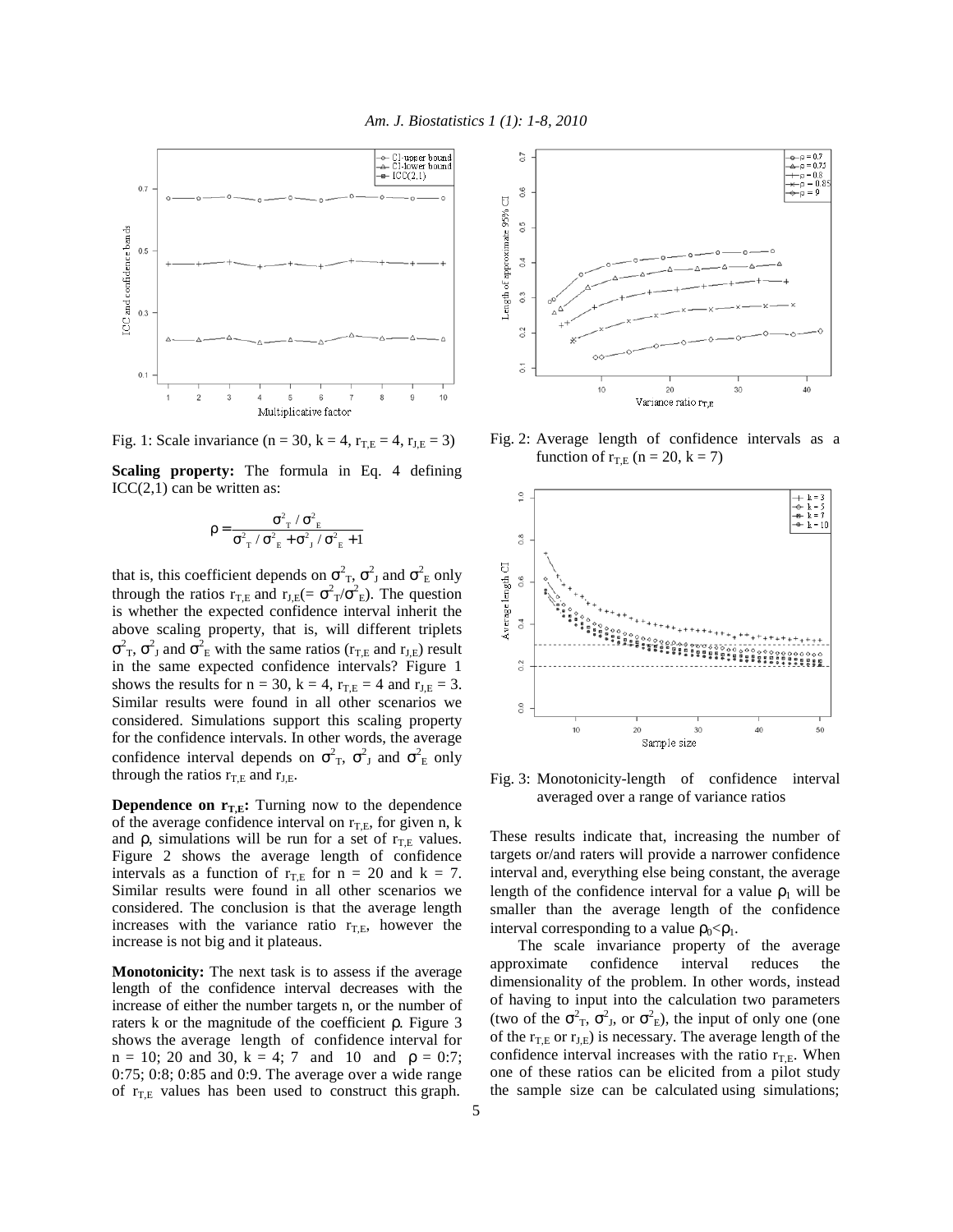in practice, however, it is often difficult to obtain prior estimates of these ratios (Walter *et al*., 1998). Even when this is possible, the estimates come with big uncertainty as they are either obtained from small pilot studies, or they are adopted from studies on different measures and assumed to hold approximately true for the measure under study. Therefore, when these estimates are not available, the average confidence interval for a range of  $r_{\text{TE}}$  values will be calculated. Thus, a more practical approach is the following: for a target ρ and fixed k, calculate n that assures an average confidence interval length that is smaller than a value ∆ following the steps:

- Choose a range of likely values for  $r_{\text{TE}}$  and chose a set of values (i.e., a grid) that spans this range
- For a target  $\rho$  and the set of values for  $r_{\text{TE}}$  as above simulate data  $y_{i,j}$  according to model in Eq. 2 and calculate BMS, JMS and EMS
- Calculate the expected length of the confidence intervals for a variety of n and k and then average over the grid of  $r_{T,E}$  values
- Choose the design  $(n \text{ and } k)$  that gives a confidence interval with length smaller than ∆

 Based on our experience this method will result in a conservative estimate of the sample size. When this approach is used we would recommend using ∆ between 0.3 and 0.5. Smaller values will often result is sizes (n and k) that are too large to be practical. A script in R is available from the author upon request.

**Example:** A clean bowel is crucial to a successful colonoscopy. A dirty colon can preclude the doctor seeing polyps. That is why prior to a colonoscopy procedure, the patients are asked to drink a bowel cleaning medicine. Lai *et al*. (2007) propose a scale that measures how clean the colon is at the time of colonoscopy. A pilot study was conducted for a proposed Bowel Preparation Scale to inform the design of a reliability study to asses the reliability of the scale. Results from a pilot study suggested a reliability coefficient of around 0.7 ( $\hat{r}_{T,E} = 3.6$ ,  $\hat{r}_{J,E} = 0.4$ ). The main goal is determine how many colonoscopies and raters are needed to ensure on average length for a 95% confidence interval of 0.3 or less. The results of the calculations are shown in Fig. 4. By increasing the number of raters (k) from 5-7 or from 7-10 we do not gain much. In other words, most benefit in power is obtained by increasing n; a similar result holds for ICC(1,1) (Walter *et al*., 1998). As the principal investigator was able secure ten raters we choose  $k = 10$ .



Fig. 4: Example-average length for confidence intervals

The minimum number of colonoscopies needed to assure an average length for the 95% confidence interval smaller than  $\Delta = 0.3$  was determined to be 19. If we average over a grid of values between 3.5 and 6, with  $\Delta = 0.3$  and k = 10 raters, we would need n = 25 colonoscopies. The latter estimate for the number of colonoscopies might be more realistic given the uncertainty around the estimate for  $r_{\text{TE}}$ .

#### **DISCUSSION**

 The design for reliability studies have not been well studied. In Kraemer (1976) addresses the problem of sample size calculation for a design based on ICC derived from a two-way ANOVA, however, the author's definition for the intra-class correlation coefficient is different from the traditional definition. The method proposed by Walter *et al*. (1998) applies only for the designs where the intra-class correlation coefficient is derived from a one-way ANOVA. Hence a method to deal with  $ICC(2,1)$  was needed.

 A method for sample size calculation for intra-class correlation coefficient  $ICC(2,1)$  based on the average length of confidence intervals is proposed. A target ρ and an estimate for one of the ratios  $r_{T,E}$  or  $r_{J,E}$  has to be specified. In this study we chose to concentrated on the parameterization ( $\rho$ ;  $r_{\text{TE}}$ ) however the method could be easily be applied for cases when prior information is available on  $r_{\text{LE}}$  in which case the parameterization ( $\rho$ ;  $r_{J,E}$ ) is more appropriate. The length of the confidence interval varies the most with the target ρ and decreases with the increase of either the number targets n, or the number of raters k. Our study shows that the length of the confidence intervals varies little with  $r_{T,E}$ . In the absence of this information, an average over a range of plausible values of  $r_{\text{TE}}$  may be obtained.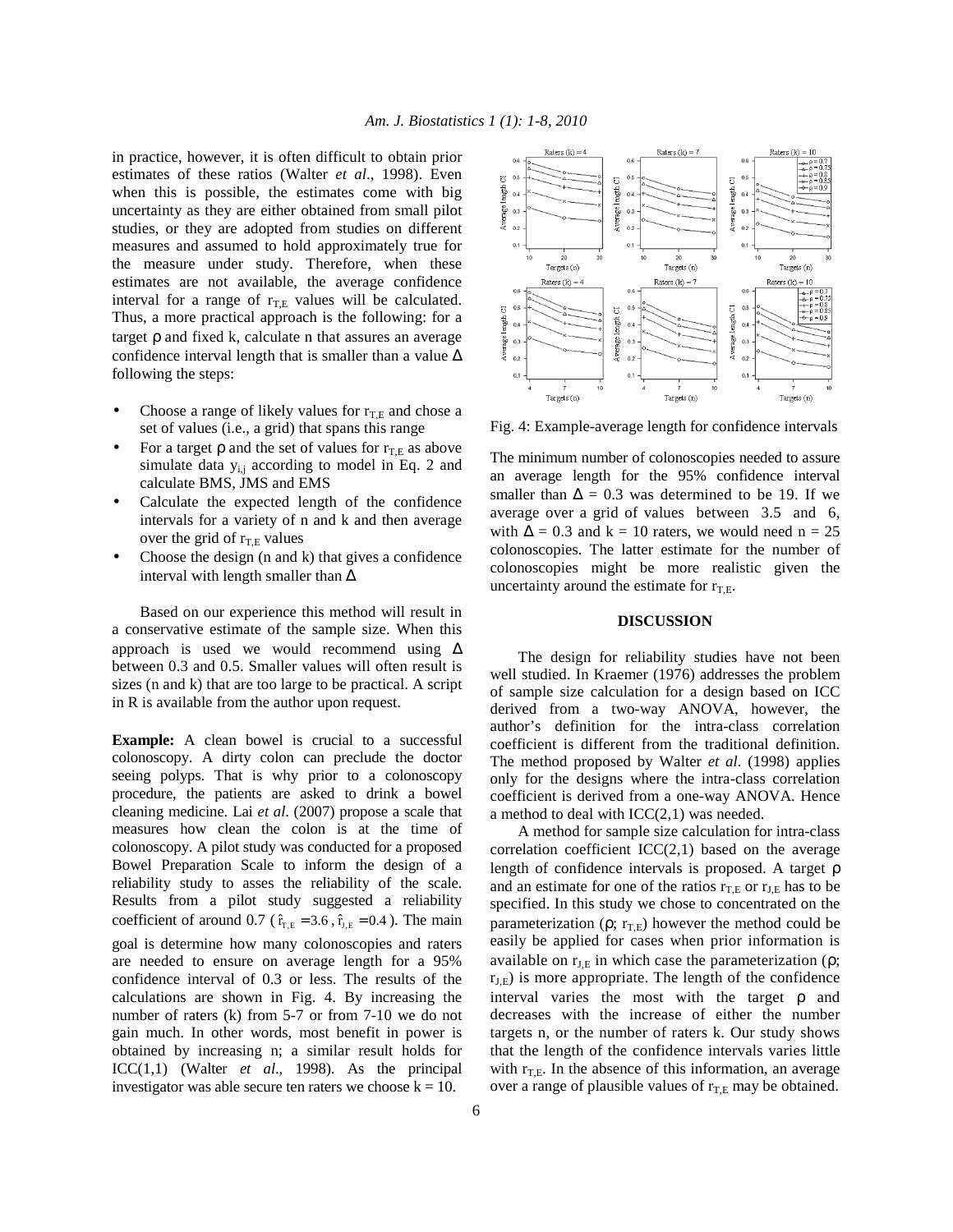|            |              | Confidence level |     |      |                 |     |  |
|------------|--------------|------------------|-----|------|-----------------|-----|--|
|            |              | $\alpha = 0.1$   |     |      | $\alpha = 0.05$ |     |  |
| Δ          | $\rho = 0.6$ | 0.7              | 0.8 | 0.6  | 0.7             | 0.8 |  |
| $k = 3$ :  |              |                  |     |      |                 |     |  |
| 0.2        | >50          | 48               | 28  | > 50 | >50             | 38  |  |
| 0.3        | 32           | 24               | 14  | 45   | 32              | 20  |  |
| 0.4        | 18           | 14               | 14  | 26   | 20              | 14  |  |
| $k = 5$ :  |              |                  |     |      |                 |     |  |
| 0.2        | 50           | 37               | 23  | > 50 | >50             | 32  |  |
| 0.3        | 24           | 18               | 14  | 32   | 24              | 16  |  |
| 0.4        | 14           | 14               | 5   | 19   | 16              | 14  |  |
| $k = 7$ :  |              |                  |     |      |                 |     |  |
| 0.2        | 44           | 32               | 20  | > 50 | 46              | 28  |  |
| 0.3        | 20           | 16               | 14  | 28   | 22              | 16  |  |
| 0.4        | 14           | 14               | 7   | 16   | 14              | 14  |  |
| $k = 10$ : |              |                  |     |      |                 |     |  |
| 0.2        | 40           | 30               | 20  | > 50 | 42              | 28  |  |
| 0.3        | 18           | 16               | 10  | 26   | 21              | 14  |  |
| 0.4        | 10           | 10               | 10  | 16   | 14              | 10  |  |

Table 2: Number of targets (n≥k) for average length of confidence interval to be bounded by ∆

This method will result in conservative estimates of the size of the study. An R script is available from the author upon request.

 Our approach is also applicable to designs based on  $ICC(1,1)$  and a table for required number of targets to achieve an expected length of a confidence interval bounded by  $\Delta$  is displayed in Table 2.

 We do not address in this study the problem of sample size calculation for  $ICC(3,1)$  based on confidence interval. In Case 3 the raters are modeled as fixed effects and a confidence interval for  $ICC(3,1)$  is a function of the raters' effects. Thus, to implement a similar approach one would need to elicit prior information on these effects which is not practical.

 The computer time to run the simulations to determine the sample size for  $ICC(2,1)$  can be shortened if in the first step we skip the data generation and start by simulating values for BMS, JMS and EMS from properly scaled independent chi-squared distributions with appropriate degrees of freedom. The approach proposed by Beal (1989) could also be used as a criteria for sample size calculations based on confidence intervals for intra-class correlation coefficients, however we do not pursue this here. Also, in some cases investigators might be interested in powering a study to be able distinguish between two values. For example, Landis and Koch (1977) propose classifying reliability based on the magnitude of a reliability coefficient  $ρ$  as follows:  $ρ = 0$  is defined as 'non-existing', ρ between 0 and 0.2 'slight', ρ between 0.2 and 0.4 'fair', ρ between 0.4 and 0.6 'moderate', ρ between 0.6 and 0.8 'substantial', ρ between 0.8 and 1.0 'almost perfect'. Given this classification, an

investigator might be hoping for almost perfect reliability (i.e.,  $\rho \geq 0.8$ ), however he/she would want to be able to tell that the reliability is substantial (i.e.,  $\rho \geq 0.6$ ). Our approach could be adapted to this situation by using the methods by Greenland (1988).

### **CONCLUSION**

A simple method for sample size calculation for intra-class correlation coefficient Case 1 and 2 based on the average length of confidence intervals was proposed. The proposed was implemented by the authors in R (freely available software). Three invariance properties of the confidence intervals for the intra-class correlation coefficients Case 2 were studied by simulations. These properties are an important tool when considering the design of this type of studies.

#### **ACKNOWLEDGEMENT**

 Many thanks to Dr. Daniela Cojocaru and Dr. John de Figueiredo for their useful comments on the manuscript.

## **REFERENCES**

- Beal, S.L., 1989. Sample size determination for confidence intervals on the population mean and on the difference between two population means. Biometrics, 45: 969-977. http://www.ncbi.nlm.nih.gov/pubmed/2790131
- Cappelleri, J. and N. Ting, 2003. A modified margesample approach to approximate interval estimation for a particular intraclass correlation coefficient. Stat. Med., 22: 1861-1877. http://www.ncbi.nlm.nih.gov/pubmed/12754721
- Cochran, W. and G. Cox, 1957. Experimental Designs. 2nd Edn., Wiley, New York, ISBN: 0-47-116203- 5, pp: 617.
- Daly, L.E., 1991. Confidence intervals and sample sizes: Don't throw out all your old sample size<br>tables. Br. Med. J., 302: 333-336. tables. Br. Med. J., 302: 333-336. http://www.pubmedcentral.nih.gov/articlerender.fc gi?artid=1668990
- Donner, A. and G. Wells, 1986. A comparison of confidence interval methods for the intra-class correlation coefficient. Biometrics, 42: 401-412. http://www.jstor.org/pss/2531060
- Fleiss, J. and P. Shrout, 1978. Approximate interval estimation for a certain intraclass correlation coefficient. Psychometrika, 43: 259-262. http://ideas.repec.org/a/spr/psycho/v43y1978i2p25 9-262.html